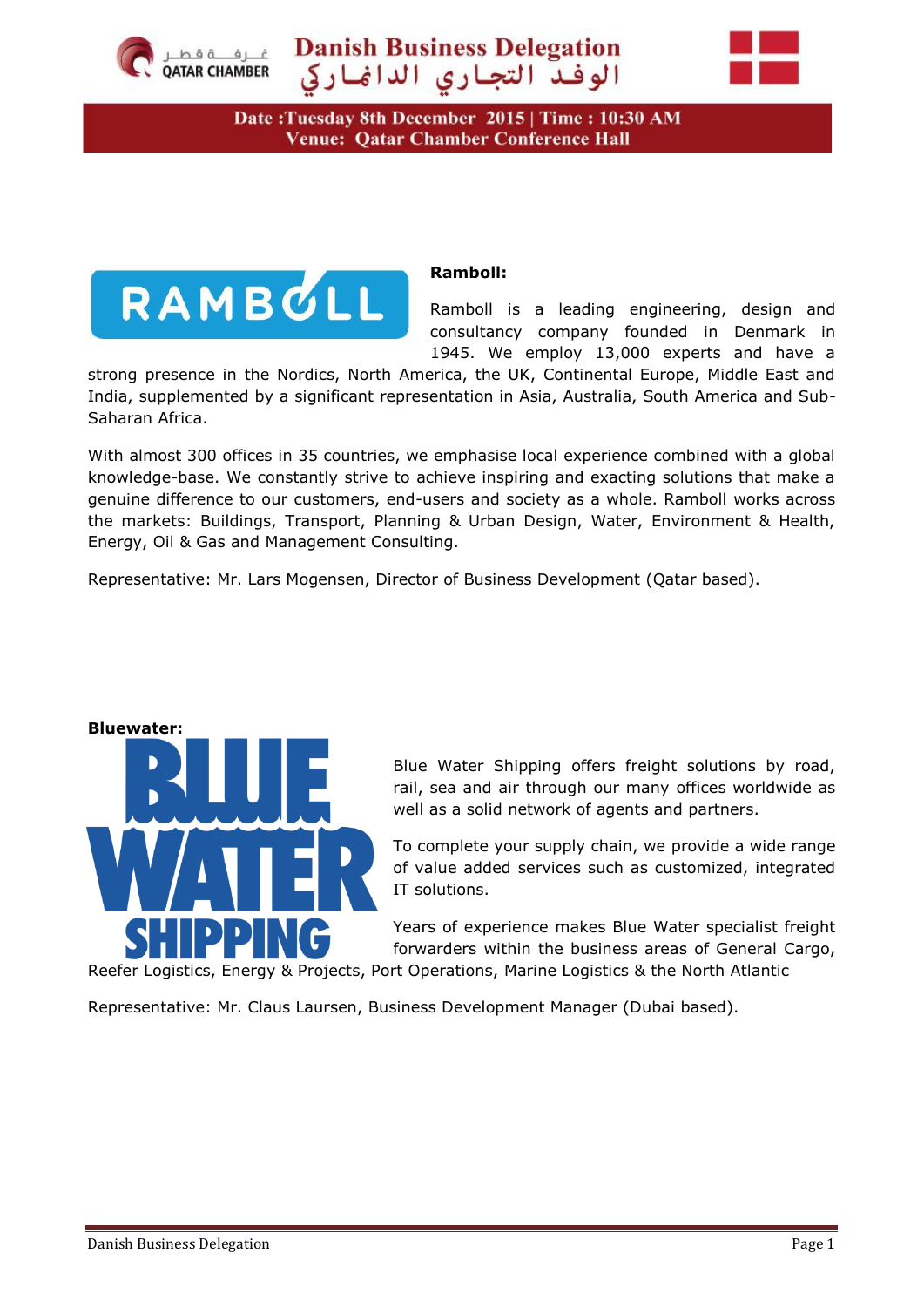

# **Danish Business Delegation** الوفدّ التجاري الدانماركي



Date: Tuesday 8th December 2015 | Time: 10:30 AM **Venue: Qatar Chamber Conference Hall** 

#### **DAMCO:**



Damco is one of the world's leading providers of freight forwarding and supply chain management services. For more than 100 years, we have been providing our customers with transportation and

logistics solutions that support the way they want to do business, wherever they are in the world.

Representative: Mr. Jean-Pierre Schoeman, Key Accounts Manager (South Africa based).

#### **Danimex:**



Danimex Communication is an awarded distributor and supplier of communication hardware and solutions worldwide. Our track record goes back several decades

We do business with humanitarian organizations, NGO's, defence, security and government organizations as well as modern industry. We base relations on sound advice, quality products, full service and lasting relationships.

How are we different?

Besides experience and technical expertise, our defining resource is our mix of technical, cultural and ethical competencies. We know the world and our way around, with respect of local customs, legislation and values. Quite often, these are the measures by which we rise above the competition.

Needless to say, we deliver on time, as agreed and with full after sales support. That is fundamental and how we build trust, over time.

Representative: Mr. Mark Dixon, General Manager (Dubai based).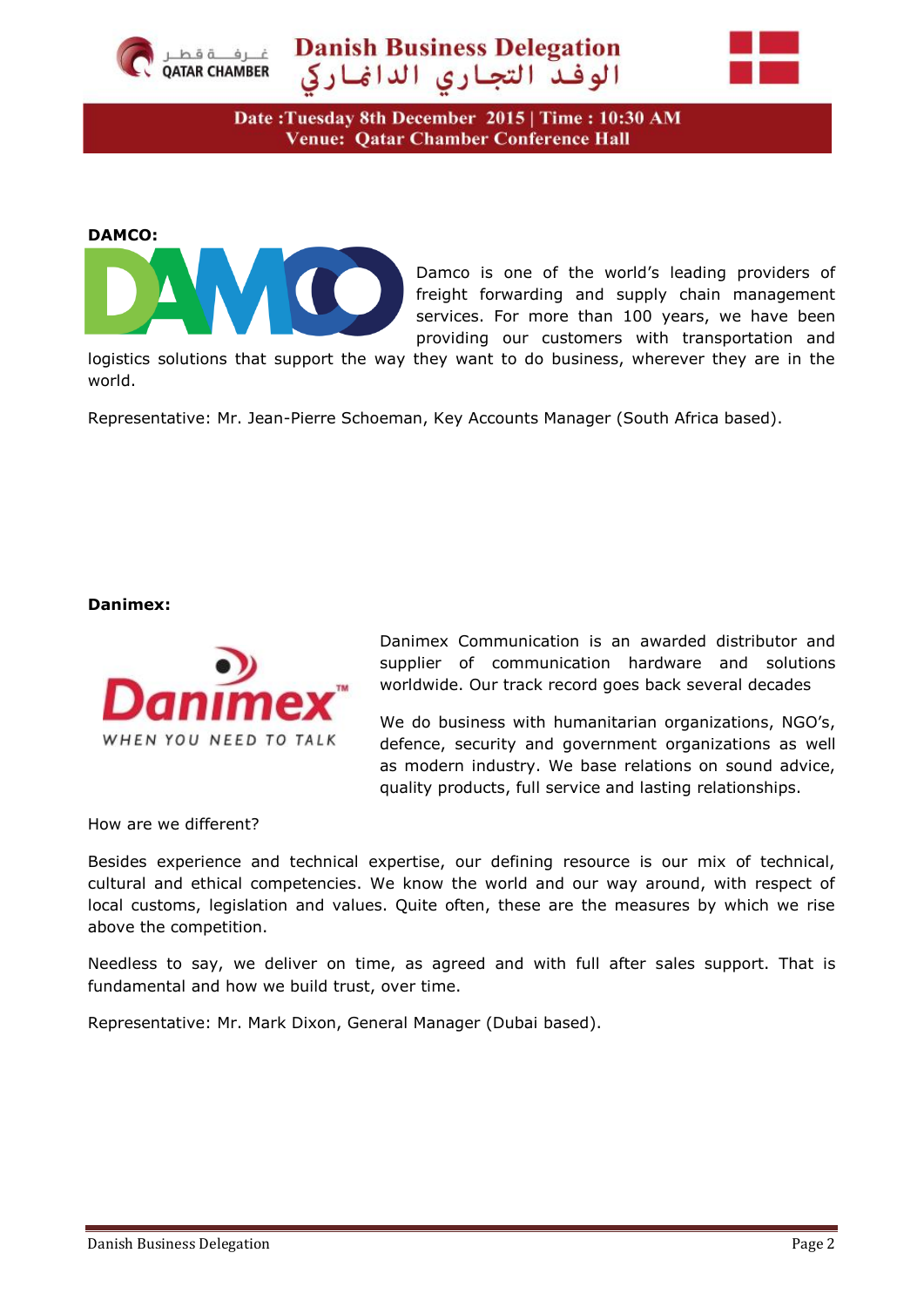



Date: Tuesday 8th December 2015 | Time: 10:30 AM **Venue: Qatar Chamber Conference Hall** 



## **Falck Safety:**

For more than 100 years, it has been Falck's mission to prevent accidents, disease and emergency situations, to rescue and assist people in emergencies quickly and competently and to rehabilitate people after illness and injury.

Based on this mission, it is Falck's vision to develop a major international organisation working within assistance, emergency, healthcare and safety services.

Representative: Mr. Dave Jackson, General Manager (Dubai based).

**Safety Services** 

### **Hempel Paints:**



Hempel is a world-leading coatings supplier for the decorative, protective, marine, container and yacht markets. From wind turbines and bridges to hospitals, ships, power stations and homes, our coatings protect man-made structures from the corrosive forces of nature.

With a focus on R&D, advanced production techniques and professional coating advice, we work around the globe to help keep our customers' investments safe and beautiful for longer. Our working concept is simple: we are curious, creative and self-critical, and always aim to create extra value for our customers.

If it needs a coating, just ask

We offer a full range of protective coatings and technical service to customers in the protective, marine and container industries. But we don't just do big. We also supply lowsolvent paints so homeowners can bring colour to their homes safely; and we provide a full range of protective and maintenance products for yacht owners.

In short, if you have something to paint, we most likely have a solution for it. All you need to do is ask.

Representative: Mr. Phil Gabriel, Country Manager (Dubai based).